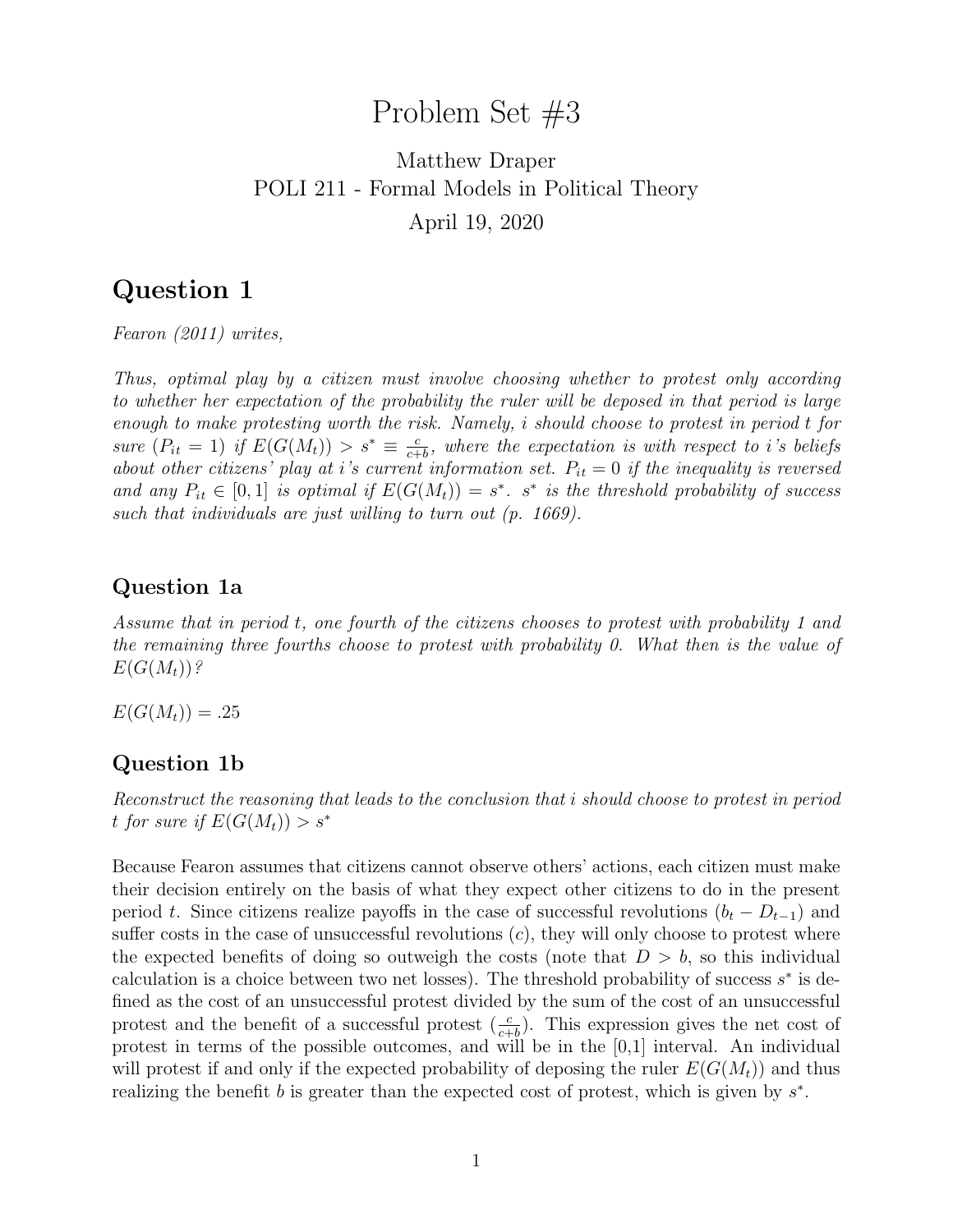### Question 2

Consider the equilibrium described by Proposition 1  $(p. 1671)$ , in which the ruler chooses  $g_t = \delta v$  in every period t, and each citizen rebels in period t if and only if  $g_t < \delta v$ .

#### Question 2a

What is the ruler's payoff in this equilibrium? (Note that his payoff is an infinite stream of discounted period payoffs). What is the ruler's payoff from choosing the best possible deviation from this strategy?

In equilibrium, the ruler is never removed. The ruler's payoff in equilibrium will be a stream of  $v - \delta v$  discounted each period t, which we can express as:

$$
\sum_{t=1}^{\infty} \delta^{t-1}(v - \delta v) = \frac{v - \delta v}{1 - \delta} = v
$$
\n(1)

The best possible deviation to the ruler is to deviate from taking  $g_t = 1 - v$  to taking  $g_t = 0$ in  $t = 1$  (intermediate positions would merely compromise the ruler's share in future periods without altering the probability of removal in the present period) If she does this, her payoff will be  $v$ . Because the payoff on the best deviation and on the equilibrium path are identical, the ruler has no incentive to deviate (this indifference result also indicates that the simple model has very little explanatory power because the equilibrium could be disrupted by an infinitesimal quantity).

#### Question 2b

Why is it the case that after any choice of  $g_t$  by the ruler, no citizen has any incentive to deviate from the postulated strategy? Is the assumption that citizens benefit from higher values of  $g_t$  part of your explanation?

A citizen's expected payoff from following the equilibrium strategy will be  $\alpha \delta v$ . Should they deviate in some period and choose to revolt, then  $P_{it} = 1$ . Assuming that other citizens continue to play their equilibrium strategy,  $M_t = 0$  and thus  $G(M_t) = 0$ . The revolution will fail, and the revolting citizen's expected payoff will be their equilibrium payoff less the cost of an unsuccessful revolution, or  $\alpha \delta v - c$ . Because we know  $c > 0$ , the equilibrium payoff must be greater and no citizen has an incentive to deviate.

To verify the presence of a subgame-perfect equilibrium, we must also consider off-the-path strategies. There are two cases. As long as the ruler chooses  $g_t > \delta v$ , no other citizens will join our idiosyncratic citizen's revolt, and protesting only incurs a cost c. Where  $g_t < \delta v$ , all citizens will protest and  $M_t = 1$ ,  $G(M_t) = 1$ . Citizens will realize a benefit b. Our citizen's overall payoff will be  $\alpha g_t + b - D$ . If she were to deviate, her payoff would be identical but without the "warm glow" benefit of participating in a successful revolution:  $\alpha g_t - D$ . Because  $b > 0$ , a citizen in this position has no incentive to deviate from the postulated strategy.